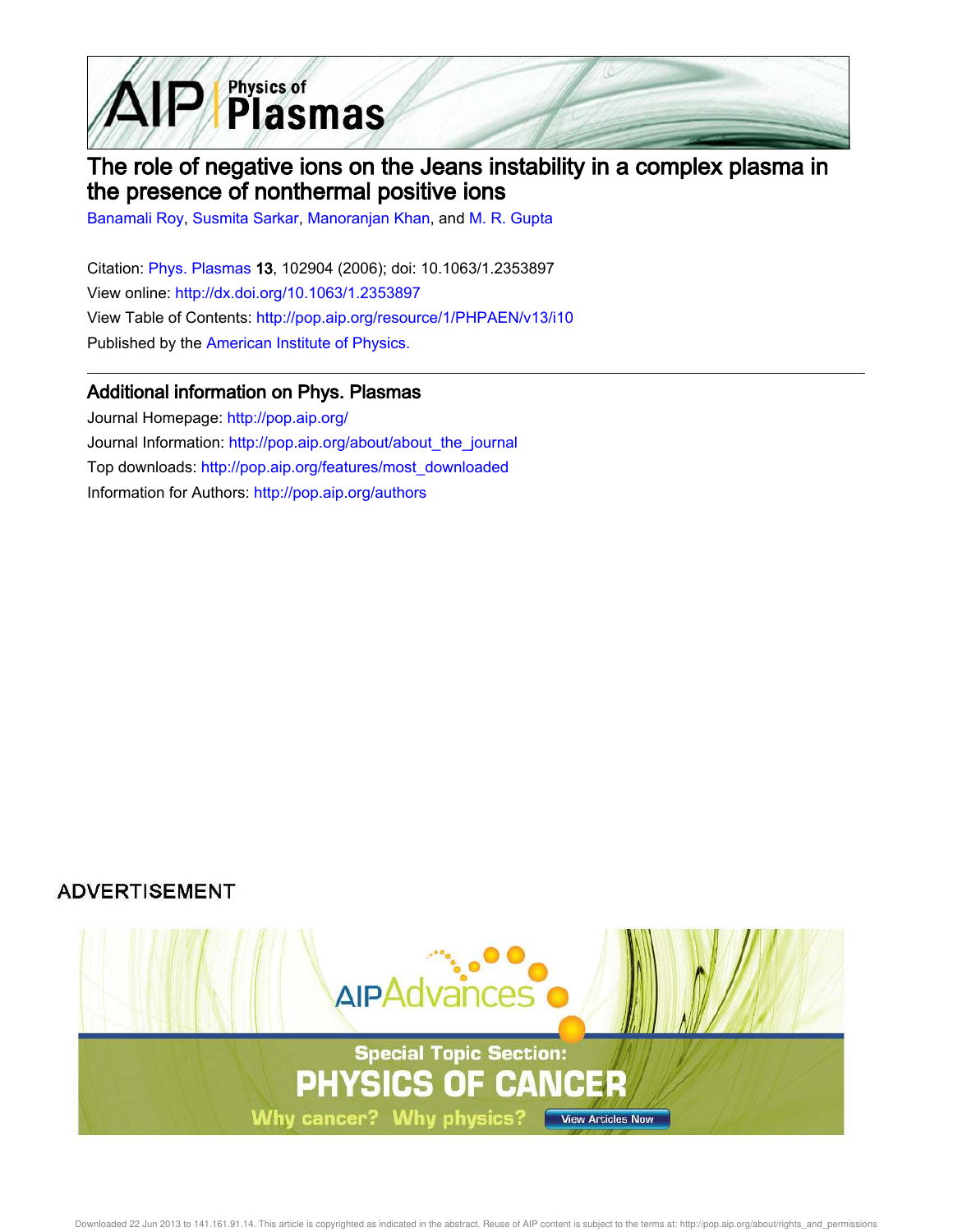# **The role of negative ions on the Jeans instability in a complex plasma in the presence of nonthermal positive ions**

Banamali Roy,<sup>a)</sup> Susmita Sarkar,<sup>b)</sup> Manoranjan Khan,<sup>c)</sup> and M. R. Gupta *Centre for Plasma Studies, Jadavpur University, Kolkata-700032, India*

Received 7 June 2006; accepted 18 August 2006; published online 18 October 2006-

The role of negative ions on Jeans instability in the presence of nonthermal positive ions has been investigated in this paper. Electrons and negative ions are considered Boltzmann-distributed, while the positive ions follow nonthermal velocity distribution. A negatively charged dust component is modeled by continuity and momentum equations. The linear dispersion relation shows that the presence of negative ions reduces the critical value of the nonthermal parameter *acr*, which consequently increases the unstable region and hence pronounces the Jeans instability. The growth rate of this Jeans instability decreases with the increasing negative ion temperature.

© *2006 American Institute of Physics*. DOI: 10.1063/1.2353897

### **I. INTRODUCTION**

Dusty plasmas, or complex plasmas as they have become more recently known, consist of massive charged grains in addition to electrons and ions appearing in the usual two-component plasma. Such a complex plasma is usually found in the interstellar clouds, circumstellar clouds, interplanetary medium, cometary tails, planetary rings, and the Earth's magnetosphere.<sup>1–3</sup> In the laboratory, dusty plasma occurs as a result of high Z impurities from the Tokamak walls during plasma etching and impurity generation in magnetohydrodynamic (MHD) power generators.

The Jeans instability of a self-gravitating dusty plasma system is a mode of particular interest to space and astrophysical plasma situations. This Jeans instability itself is a well known phenomenon,<sup>4,5</sup> and in a dusty plasma it is of particular interest. It has been studied by several authors in recent decades. $6-12$  A modification of the Jeans instability has been reported by Delzano *et al.*<sup>13</sup> considering a Lenard-Jones-like shielding potential. Recently, Jacobs and Shukla<sup>14</sup> reported that the magnetic field and ion-neutral collisions are stabilizing factors for the Jeans instability in a partially ionized astrophysical plasma. In all of the above studies, ion behavior has been modeled through a Maxwellian description.

However, nonthermal electron-ion distributions are turning out to be a characteristic feature of space plasmas where the Jeans instability plays an important role. The observations of nonthermal ions in the Earth's bow-shock region by the Vela satellite have been noted.<sup>15</sup> On the Phobos 2 satellite, ASPERA has observed the loss of energetic ions from the upper ionosphere of Mars. Due to the absence of a strong magnetic field, the impact of the solar wind with the planetary atmosphere results in nonthermal ion fluxes.<sup>16</sup> There remains a wealth of other sources that point toward the existence of nonthermal electron-ion fluxes. Pillay and Verheest $10$  used the nonthermal ion distribution proposed by Cairns  $et$   $al$ <sup>17</sup> to investigate the influence of nonthermal ions on the linear behavior of the Jeans instability in a dusty plasma. They have shown that for increasing values of the nonthermal parameter, there is a decrease in the critical Jeans wave number, corresponding to an increase in the space scale over which the Jeans instability exists, for both low and high ion-electron temperature ratios and for both weak and strong Jeans interactions.

Negative ions are found to be an extra component which may occur naturally or may be injected from external sources) in most space and laboratory plasmas.<sup>18–22</sup> The role of negative ions on the charging of dust grains in a plasma has also been investigated. $^{23}$  The presence of negative ions along with the negatively charged dust grains can play a very important role in a complex plasma. Vladimirov *et al.*<sup>24</sup> pointed out that the equilibrium state of plasma as well as the ion acoustic wave propagation are significantly modified in the complex plasma in the presence of negative ions due to relevant processes such as ionization, electron attachment, diffusion, positive-negative ion recombination, plasma particle collision, as well as elastic Coulomb and inelastic dust charging collisions. Negative ions are also very important for reactive laboratory and technological plasmas.<sup>25,26</sup> The role of negative ions on dust acoustic wave (DAW) propagation has been recently reported based on the orbit motion limited (OML) theory of dust grain charging.<sup>27,28</sup> Recently, the impact of negative ions on the development of the Jeans instability in a self-gravitating complex plasma has been investigated. $29$  In this paper, we have investigated the role of negative ions on the Jeans instability in a complex plasma in the presence of nonthermal positive ions. The results of this investigation are of paramount importance in space plasmas as there are both negative ions and nonthermal positive ions.

Our results show that the presence of negative ions reduces the critical values of the nonthermal parameter of the

a)Permanent address: Department of Mathematics, Bengal Institute of Technology, Post-Hadia, Kolkata-700150, India. Electronic mail: banamaliroy@yahoo.co.in

b)Permanent address: Department of Applied Mathematics, University of Calcutta, 92, Acharyya Prafulla Chandra Road, Kolkata-700009, India. Electronic mail: susmita62@yahoo.co.in

c)Permanent address: Department of Instrumentation Science, Jadavpur University, Kolkata-700032, India. Electronic mail: mkhan ju@yahoo.com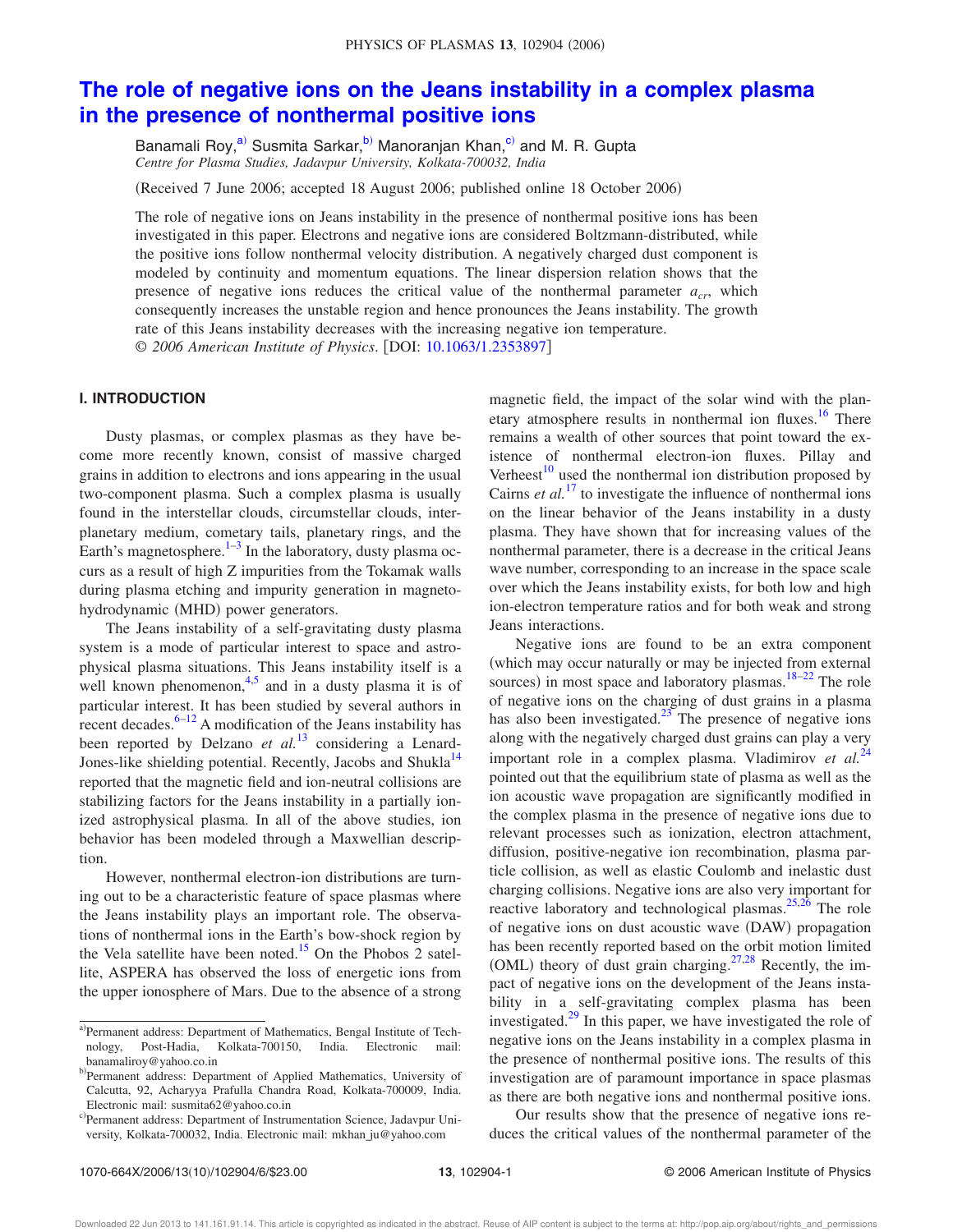

FIG. 1. For curve (a) (absence of negative ions),  $a > l < a_{cr}$  corresponds to  $\omega_i$  > / < 0, i.e., instability/stability, and the same for curve (b) in the pres- $FIG.$  2. Plot of the square of the normalized real frequency ence of negative ions.

positive ions, which increases the unstable region of the Jeans instability. Moreover, it has been shown that the growth rate of this Jeans instability decreases with increasing negative ion temperature.

#### **II. FORMULATION OF THE PROBLEM**

We consider a four-component dusty plasma, comprised of negatively charged warm adiabatic dust grains, Boltzmann-distributed electrons, negative ions, and nonthermal positive ions. The dust charge variations are also considered. Thus at equilibrium we have

$$
n_{i0} = n_{e0} + n_{n0} + Z_{d0}n_{d0},\tag{1}
$$

where  $n_{j0}(j=e,i,n,d)$  are the equilibrium number densities of the *j*th  $(e =$ electron,  $i =$  positive ion,  $n =$  negative ion, *d*=dust) species and  $-Z_{do}e$  is the equilibrium charge on the dust surface.

As the positive ions are assumed to be nonthermally distributed, a three-dimensional equilibrium state positive ion velocity distribution function satisfying the collisionless Vlasov equation with a population of fast (energetic) particles can be written as



 $\omega_r^2/(k^2 Z_{d0} k_B T_e / m_d)$  against *z*<sub>0</sub> of DA wave  $\omega_{Jd} = 0$  for different plasma parameters.

$$
F_i(v_i) = F_i(v_x, v_y, v_z)
$$
  
= 
$$
\frac{n_{i0}}{(1 + 3a)} \left(\frac{1}{2\pi V_{ii}^2}\right)^{3/2} \left[1 + 4a \left(\frac{1}{2}\frac{v_x^2}{V_{ii}^2} + \frac{\Phi}{\sigma_i}\right)^2\right]
$$
  

$$
\times \exp\left(-\frac{v_x^2 + v_y^2 + v_z^2}{2V_{ii}^2} - \frac{\Phi}{\sigma_i}\right),
$$
 (2)

where *a* is the positive ion nonthermal parameter that determines the number of fast (energetic) positive ions,  $v_x, v_y, v_z$ are the three components of the positive ion velocity  $v_i$ ,  $V_{ti} = \sqrt{k_B T_i / m_i}$  is the positive ion thermal velocity,  $T_i$  ( $T_e$ ) is the positive ion (electron) temperature,  $m_i$  is the positive ion mass, and  $\Phi = e\phi/k_B T_e$ ,  $\sigma_i = T_i/T_e$ , where  $\phi$  is the electrostatic potential and  $k_B$  is the Boltzmann constant.

Integrating the positive ion distribution function  $(2)$  over the velocities  $v_y$  and  $v_z$ , the steady-state one-dimensional positive ion velocity distribution with a population of fast positive ion was obtained by Cairns *et al.*<sup>17,30</sup> with  $\phi$ =0.

In the presence of a nonzero potential  $\Phi$ , integration of the distribution function  $(2)$  gives the following positive ion number density: $31$ 

$$
n_i = n_{i0} \left[ 1 + \frac{4a}{1 + 3a} \left( \frac{\Phi}{\sigma_i} + \frac{\Phi^2}{a_i^2} \right) \right] \exp\left( \frac{-\Phi}{\sigma_i} \right). \tag{3}
$$

The velocity distribution function of electrons and negative ions is assumed to be Maxwellian, so that the electron and negative ion number densities are

Downloaded 22 Jun 2013 to 141.161.91.14. This article is copyrighted as indicated in the abstract. Reuse of AIP content is subject to the terms at: http://pop.aip.org/about/rights\_and\_permissions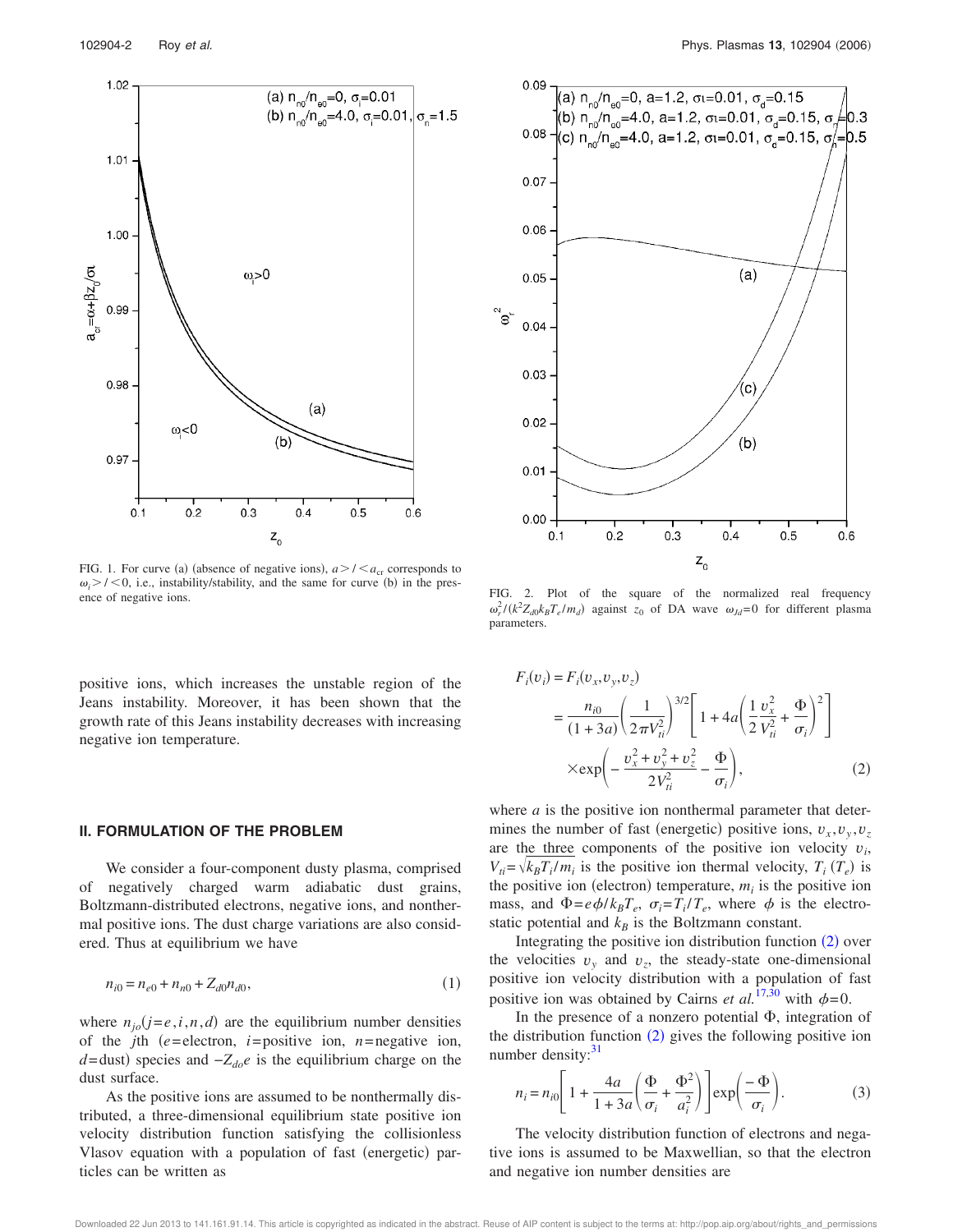

FIG. 3. Plot of normalized imaginary frequency  $\omega_i / (k^2 C_{da}^2)$  as given by Eq.  $(29)$  against  $z_0$  of DA wave for different plasma parameters.

$$
n_e = n_{e0} \exp(\Phi),\tag{4}
$$

$$
n_n = n_{n0} \exp\left(\frac{\Phi}{\sigma_n}\right),\tag{5}
$$

where  $\sigma_n = T_n / T_e$ ,  $T_n$  is the negative ion temperature.

For analytic studies considering the effect of negative ions on dust acoustic waves in a self-gravitating dusty plasma with nonthermal positive ions, it is imperative that we use an analytic expression for negative ion current as well as for electron and positive ion current to the dust grain surface. For a quantitative description of the dust charging in gas discharge plasma, one of the most frequently used approaches is the orbit motion limited (OML) theory.<sup>32</sup> This approach allows us to determine the cross sections for electron and ion collection by the dust particle from the laws of conservation of energy and angular momentum. According to OML theory, the dust charging currents due to the flow of nonthermal positive ions, negative ions, and electrons of the ambient plasma to the grain surface are, respectively,

$$
I_{i} = \pi r_{0}^{2} e \sqrt{\frac{8k_{B}T_{i}}{\pi m_{i}}}\frac{n_{i0}}{1+3a}
$$
  
 
$$
\times \left[ \left( (1+24a/5) + 16a/3 \frac{\Phi}{\sigma_{i}} + 4a \frac{\Phi^{2}}{\sigma_{i}^{2}} \right) - \frac{eq_{d}}{r_{0}k_{B}T_{e}} \frac{1}{\sigma_{i}} \right]
$$
  
 
$$
\times \left( (1+8a/5) + 8a/3 \frac{\Phi}{\sigma_{i}} + 4a \frac{\Phi^{2}}{\sigma_{i}^{2}} \right) \left] \exp\left( -\frac{\Phi}{\sigma_{i}} \right); \quad q_{d} < 0,
$$
  
(6)



FIG. 4. Plot of the square of the normalized real frequency  $\omega_r^2/(k^2 Z_{d0} k_B T_e / m_d)$  against *z*<sub>0</sub> of DA wave  $\omega_{Jd} = 0$  for different plasma parameters.

$$
I_n = -\pi r_0^2 e \sqrt{\frac{8k_B T_n}{\pi m_n}} n_{n0} \exp\left(\frac{\Phi}{\sigma_n}\right) \exp\left(\frac{eq_d}{r_0 k_B T_n}\right); \quad q_d < 0,
$$
\n(7)

$$
I_e = -\pi r_0^2 e \sqrt{\frac{8k_B T_e}{\pi m_e}} n_{e0} \exp(\Phi) \exp\left(\frac{eq_d}{r_0 k_B T_e}\right); \quad q_d < 0, \quad (8)
$$

where  $r_0$  is the radius of the dust grains and  $m_n$  is the mass of the negative ion. In the above expression, the parameter *a* arises due to the effects of nonthermal positive ions (if we set  $a = 0$ , we get the usual expression of positive ion current for Maxwellian positive ions).

Considering electron, positive ion, and negative ion currents due to collisions with plasma particles, the dust grain charging equation becomes

$$
\frac{\partial q_d}{\partial t} + v_d \frac{\partial q_d}{\partial x} = I_e + I_i + I_n = I_{\text{tot}}.\tag{9}
$$

The dust charging frequency  $\nu_D$  is

$$
\nu_D = -\left(\frac{\partial I_{\text{tot}}}{\partial q_d}\right)_{\text{eq}} = \frac{r_0}{\sqrt{2}\pi} \frac{\omega_{pi}^2}{V_{ti}} \left(\frac{5+8a}{5+15a}\right) \left[1+\frac{z_0}{\alpha_n}\right] + \left(\frac{5+24a}{5+8a}\right) \frac{\sigma_i}{\alpha_n} + \frac{1}{\sigma_n} \left(1-\frac{1}{\alpha_n}\right) \left(\frac{z_0}{\sigma_i} + \frac{5+24a}{5+8a}\right) \right]
$$
\n(10)

and the ion-electron number density ratio is given by

Downloaded 22 Jun 2013 to 141.161.91.14. This article is copyrighted as indicated in the abstract. Reuse of AIP content is subject to the terms at: http://pop.aip.org/about/rights\_and\_permissions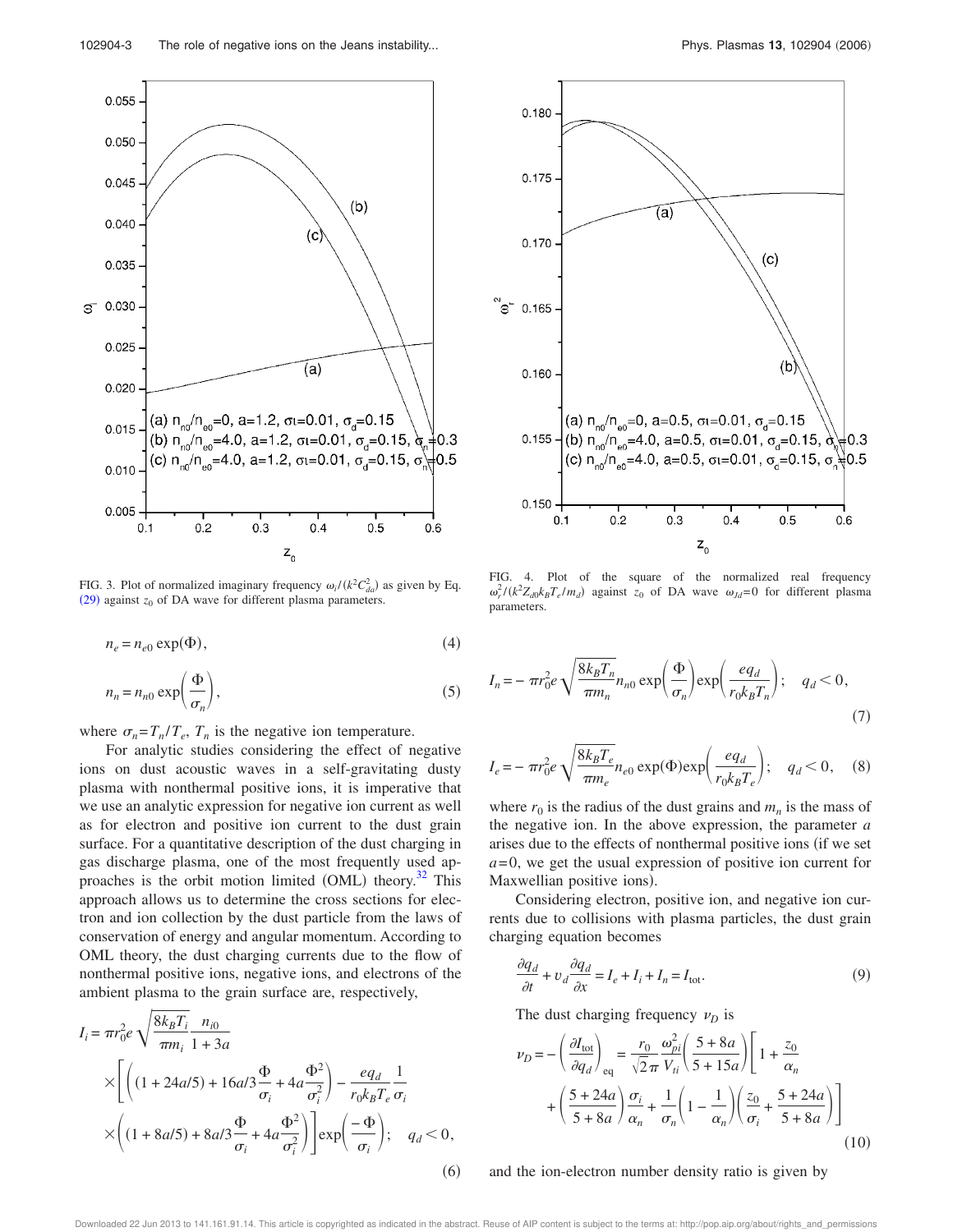$$
\frac{n_{i0}}{n_{e0}} = \sqrt{\frac{m_i}{m_e \sigma_i} \left(\frac{\frac{5 + 15a}{5 + 8a}}{\frac{z_0}{\sigma_i} + \frac{5 + 24a}{5 + 8a}}\right)} \alpha_n e^{-z_0}
$$
(11)

with

$$
\alpha_n = 1 + \frac{n_{n0}}{n_{e0}} \sqrt{\frac{\sigma_n m_e}{m_n}} e^{(1 - 1/\sigma_n) z_0}.
$$
 (12)

To derive the relation  $(11)$ , we use the current balance equation  $I_{e0} + I_{i0} + I_{n0} = 0$ .

The dust component is modeled as a warm fluid, the dynamics of which is governed by the dust continuity equation

$$
\frac{\partial n_d}{\partial t} + \frac{\partial}{\partial x}(n_d v_d) = 0\tag{13}
$$

and the dust momentum equation

$$
\frac{\partial v_d}{\partial t} + v_d \frac{\partial v_d}{\partial x} = -\frac{q_d}{m_d} \frac{\partial \phi}{\partial x} - \frac{k_B T_d}{m_d n_d} \frac{\partial n_d}{\partial x} - \frac{\partial \psi}{\partial x}.
$$
(14)

Here,  $n_d$ ,  $m_d$ ,  $v_d$ ,  $q_d$ , and  $T_d$  represent the dust number density, mass, velocity, charge, and temperature, respectively, where we specifically consider negatively charged particles for the purpose of this study. The gravitational potential is represented by  $\psi$ .

The above system is combined with the Poisson equations for the overall charge balance,

$$
\epsilon_0 \frac{\partial^2 \phi}{\partial x^2} = -\left(en_i - en_e - en_n + q_d n_d\right) \tag{15}
$$

and mass densities

$$
\frac{\partial^2 \psi}{\partial x^2} = 4\pi G m_d (n_d - n_{d0}),\tag{16}
$$

where we have neglected the gravitational effects of nonthermal positive ions, negative ions, and electrons.

It should be noted that for a gravitating plasma, the assumption of an equilibrium value  $n_{d0}$  of the dust number density  $n_d$  is a consequence of what is known as Jeans Swindle.

# **III. LINEARIZED FIELD SOLUTIONS OF THE PROBLEM**

Considering perturbation  $(\delta n_e, \delta n_i, \delta n_n, \delta n_d, Z_{d0} e q_1)$  $e^{i(kx-wt)}$  about the equilibrium state  $(n_{e0}, n_{i0}, n_{n0}, n_{d0}, -Z_{d0}e)$ , Eq. (9) yields

$$
q_1 = \frac{\beta_d}{\left(1 - i\frac{\omega}{v_D}\right)} \left[\frac{z_0}{\alpha_n} + \frac{5 + 24a}{5 + 8a} \frac{\sigma_i}{\alpha_n} + \frac{1}{\sigma_n} \left(\frac{\alpha_n - 1}{\alpha_n}\right) \left(\frac{z_0}{\sigma_i} + \frac{5 + 24a}{5 + 8a}\right)\right],\tag{17}
$$

where

$$
\beta_d = \frac{\frac{z_0}{\alpha_n} + \frac{5 + 24a}{5 + 8a} \frac{\sigma_i}{\alpha_n} + \frac{1}{\sigma_n} \left( \frac{\alpha_n - 1}{\alpha_n} \right) \left( \frac{z_0}{\sigma_i} + \frac{5 + 24a}{5 + 8a} \right)}{z_0 \left[ 1 + \frac{z_0}{\alpha_n} + \frac{5 + 24a}{5 + 8a} \frac{\sigma_i}{\alpha_n} + ac \right] \left( \frac{\alpha_n - 1}{\alpha_n} \right) \left( \frac{z_0}{\sigma_i} + \frac{5 + 24a}{5 + 8a} \right)} \tag{18}
$$

$$
\alpha = \frac{(8a - 15) - (15 + 72a)\sigma_i \tau_n}{(15 + 24a)},
$$
\n(19)

$$
\beta = \frac{(16a - 15) - (15 + 24a)\sigma_i \tau_n}{(15 + 24a)},
$$
\n(20)

with

$$
\tau_n = \frac{1}{\alpha_n} \left( 1 + \frac{\alpha_n - 1}{\sigma_n} \right). \tag{21}
$$

For the dust fluid, the dust density perturbation is related to  $\Phi$  by

$$
\frac{\delta n_d}{n_{d0}} = -\frac{k^2 C_{da}^2}{\omega^2 + \omega_{Jd}^2 - k^2 V_{td}^2} \Phi,
$$
\n(22)

where  $C_{da} = \sqrt{Z_{d0}k_B T_e/m_d}$  is the dust acoustic speed,  $\omega_{Jd}^2 = 4 \pi G m_d n_{d0}$  is the squared Jeans frequency, and  $V_{td} = \sqrt{k_B T_d / m_d}$  is the dust thermal speed. To derive the above relation, we use Eqs.  $(13)$ ,  $(14)$ , and  $(16)$ . The corresponding electron, positive ion, and negative ion density fluctuations are given by

$$
\frac{\delta n_e}{n_{e0}} = \Phi, \quad \frac{\delta n_i}{n_{i0}} = \frac{a - 1}{1 + 3a} \frac{\Phi}{\sigma_i}, \quad \frac{\delta n_n}{n_{n0}} = \frac{\Phi}{\sigma_n}.
$$
 (23)

In the long-wavelength approximation, Poisson's equation reads

Downloaded 22 Jun 2013 to 141.161.91.14. This article is copyrighted as indicated in the abstract. Reuse of AIP content is subject to the terms at: http://pop.aip.org/about/rights\_and\_permissions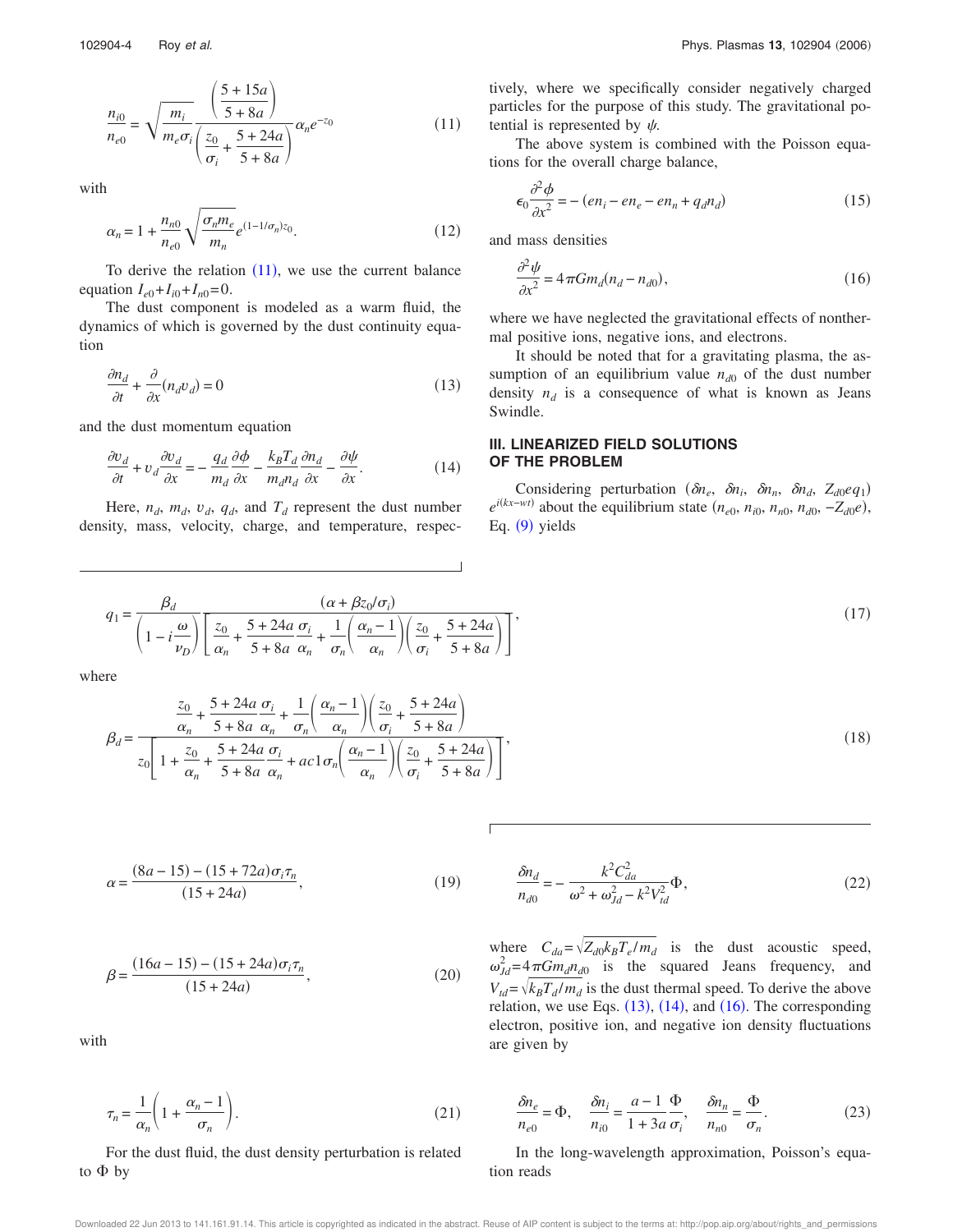

FIG. 5. Plot of normalized imaginary frequency  $\omega_i / (k^2 C_{da}^2)$  as given by Eq.  $(29)$  against  $z_0$  of DA wave for different plasma parameters.

$$
\frac{n_{i0}}{n_{e0}} \frac{\delta n_i}{n_{i0}} - \frac{\delta n_e}{n_{e0}} - \frac{n_{n0}}{n_{e0}} \frac{\delta n_n}{n_{n0}} - \frac{Z_{d0} n_{d0}}{n_{e0}} \frac{\delta n_d}{n_{d0}} + \frac{Z_{d0} n_{d0}}{n_{e0}} q_1 = 0.
$$
\n(24)

#### **IV. DISPERSION RELATION**

Now substituting  $(22)$ ,  $(23)$ , and  $(17)$  in  $(24)$ , we find the dispersion relation for dust acoustic waves due to nonadiabatic dust charge variation, where  $\omega_{pd}/\nu_{D} \neq 0$  is a finite but small quantity in a self-gravitating complex plasma in the presence of nonthermal positive ions, Boltzmann negative ions, and Boltzmann electrons. The dispersion relation is

$$
\epsilon(\omega, k) = \left(\frac{\omega^2}{k^2} - V_{td}^2 + \frac{\omega_{jd}^2}{k^2}\right)
$$
  
\n
$$
\times \left[ \left(1 - \frac{1}{\sigma_i} \frac{n_{i0}}{n_{e0}} \frac{a - 1}{1 + 3a} + \frac{1}{\sigma_n} \frac{n_{n0}}{n_{e0}}\right) - \frac{Z_{d0}n_{d0}}{n_{e0}} \frac{\beta_d}{\left(1 - i\frac{\omega}{\nu_D}\right)} \right]
$$
  
\n
$$
\times \frac{\left(\alpha + \beta z_0/\sigma_i\right)}{\left[\frac{z_0}{\alpha_n} + \frac{5 + 24a}{5 + 8a} \frac{\sigma_i}{\alpha_n} + \frac{1}{\sigma_n} \frac{\alpha_n - 1}{\alpha_n} \left(\frac{z_0}{\sigma_i} + \frac{5 + 24a}{5 + 8a}\right)\right]}
$$
  
\n
$$
- \frac{Z_{d0}n_{d0}}{n_{e0}} C_{da}^2 = 0.
$$
 (25)

To study the Jeans instability, we turn to the determination of roots of this dispersion relation as follows:

The real part of the frequency  $\omega_r$  satisfying  $\Re \epsilon(\omega, k)$  $= 0$  is given by

$$
\omega_r^2 = \frac{k^2 Z_{d0} k_B T_e}{m_d} \left( \sigma_d + \frac{\frac{Z_{d0} n_{d0}}{n_{e0}}}{1 - \frac{1}{\sigma_i} \frac{n_{i0}}{n_{e0}} \frac{a - 1}{1 + 3a} + \frac{1}{\sigma_n} \frac{n_{n0}}{n_{e0}} - \bar{\beta}_d \right)
$$

$$
- \omega_{Jd}^2
$$
(26)

with

$$
\overline{\beta}_d = \frac{Z_{d0}n_{d0}}{n_{e0}} \beta_d \frac{(\alpha + \beta z_0/\sigma_i)}{\left[\frac{z_0}{\alpha_n} + \frac{5 + 24a}{5 + 8a} \frac{\sigma_i}{\alpha_n} + \frac{1}{\sigma_n} \left(\frac{\alpha_n - 1}{\alpha_n}\right) \left(\frac{z_0}{\sigma_i} + \frac{5 + 24a}{5 + 8a}\right)\right]},
$$
\n(27)

where  $\sigma_d = T_d/Z_{d0}T_e = V_{td}^2/C_{da}^2$  arises due to the presence of warm dust grains.

The decay/growth rate works out to be

$$
\omega_i = -\frac{\Im \epsilon(\omega_r, k)}{\frac{\partial}{\partial \omega} \Re \epsilon(\omega_r, k)},
$$
\n(28)

which gives

$$
\frac{\omega_{i}}{k^{2}C_{da}^{2}} = \frac{\beta_{d}}{2\nu_{D}} \frac{\left(\frac{Z_{d0}n_{d0}}{n_{e0}}\right)^{2}\left(\alpha + \beta \frac{z_{0}}{\sigma_{i}}\right)}{\left(1 - \frac{1}{\sigma_{i}} \frac{n_{i0}}{n_{e0}} \frac{a - 1}{1 + 3a} + \frac{1}{\sigma_{n}} \frac{n_{n0}}{n_{e0}} - \overline{\beta}_{d}\right)^{2}\left[\frac{z_{0}}{\alpha_{n}} + \frac{5 + 24a}{5 + 8a} \frac{\sigma_{i}}{\alpha_{n}} + \frac{1}{\sigma_{n}} \frac{(\alpha_{n} - 1)}{\alpha_{n}} \left(\frac{z_{0}}{\sigma_{i}} + \frac{5 + 24a}{5 + 8a}\right)\right]}.
$$
\n(29)

Downloaded 22 Jun 2013 to 141.161.91.14. This article is copyrighted as indicated in the abstract. Reuse of AIP content is subject to the terms at: http://pop.aip.org/about/rights\_and\_permissions